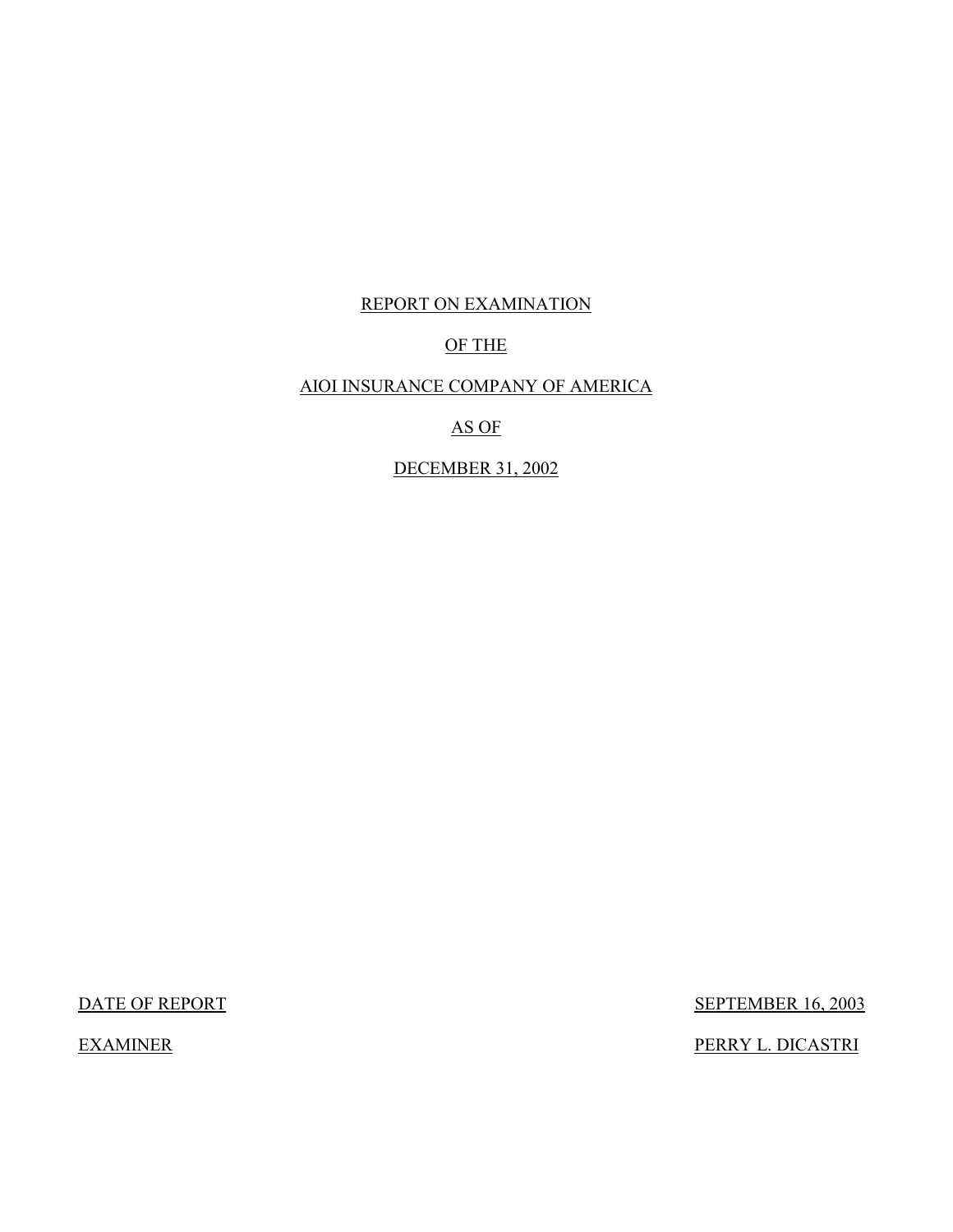# TABLE OF CONTENTS

| <b>ITEM</b>    |                                                                                                                                                                                                                                     | PAGE NO.                            |
|----------------|-------------------------------------------------------------------------------------------------------------------------------------------------------------------------------------------------------------------------------------|-------------------------------------|
| 1.             | Scope of examination                                                                                                                                                                                                                | $\overline{2}$                      |
| 2.             | Description of Company                                                                                                                                                                                                              | 3                                   |
|                | Management<br>A.<br><b>B.</b><br>Territory and plan of operation<br>Reinsurance<br>$C$ .<br>Holding company system<br>D.<br>Accounts and records<br>Ε.<br>F.<br><b>Abandoned Property Law</b><br>Significant operating ratios<br>G. | 4<br>6<br>8<br>10<br>11<br>12<br>12 |
| 3 <sub>1</sub> | <b>Financial statements</b>                                                                                                                                                                                                         | 14                                  |
|                | <b>Balance</b> sheet<br>A.<br><b>B.</b><br>Underwriting and investment exhibit                                                                                                                                                      | 14<br>16                            |
| 4.             | Losses and loss adjustment expenses                                                                                                                                                                                                 | 17                                  |
| 5.             | Market conduct activities                                                                                                                                                                                                           | 18                                  |
| 6.             | Compliance with prior report on examination                                                                                                                                                                                         | 18                                  |
| 7.             | Summary of comments and recommendations                                                                                                                                                                                             | 19                                  |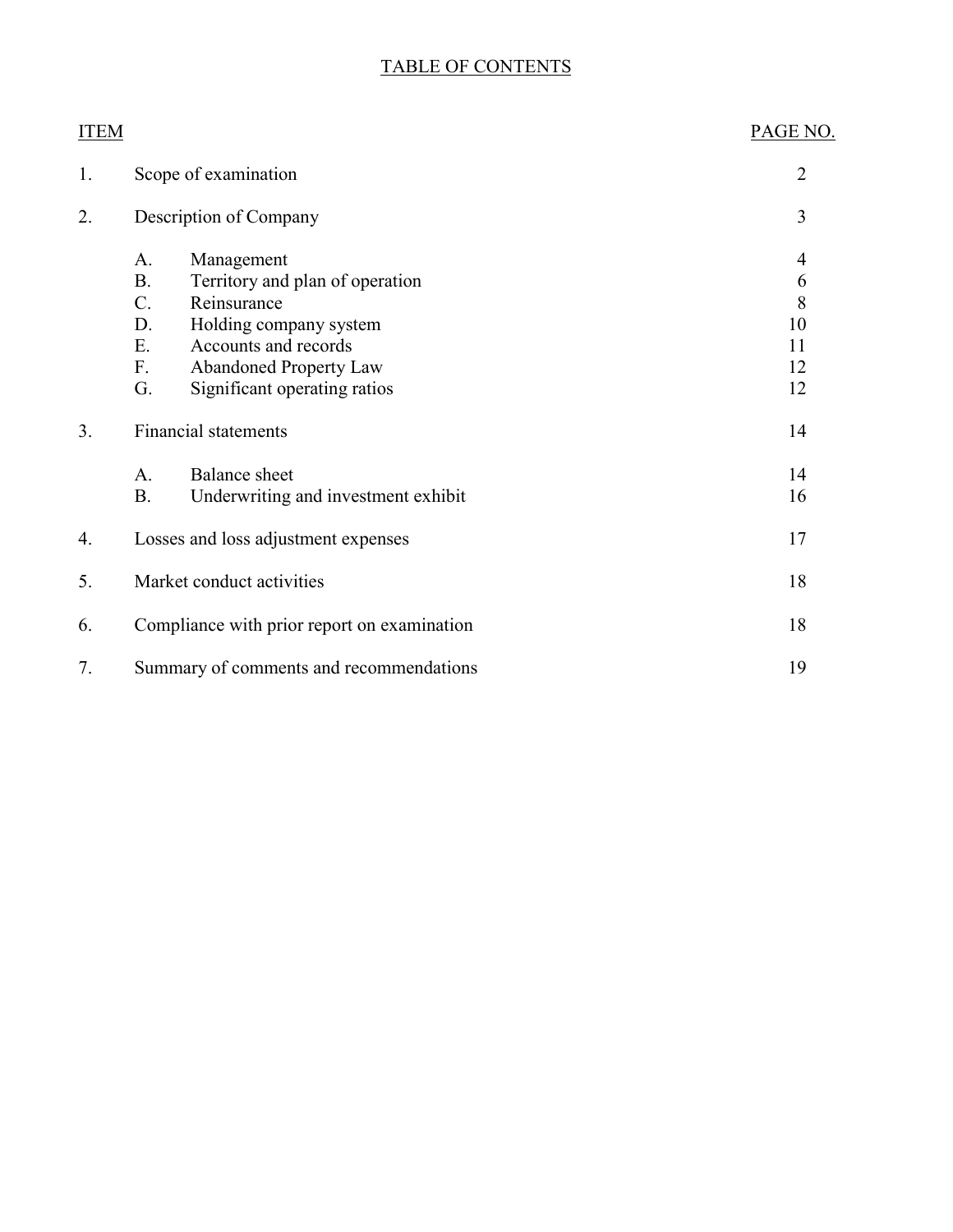

STATE OF NEW YORK INSURANCE DEPARTMENT 25 BEAVER STREET NEW YORK, NEW YORK 10004

Governor Superintendent

George E. Pataki Gregory V. Serio

September 16, 2003

Honorable Gregory V. Serio Superintendent of Insurance Albany, New York 12257

Sir:

 Pursuant to the requirements of the New York Insurance Law, and in compliance with instructions contained in Appointment Number 22073, dated June 30, 2003, attached hereto, I have made an examination into the condition and affairs of the AIOI Insurance Company of America as of December 31, 2002 and submit the following report thereon.

The examination was conducted at the Company's main administrative office located at CNA Plaza, Chicago, Illinois 60685.

Wherever the designations "Company" or "AIOI" appear herein without qualification, it should be understood to indicate the AIOI Insurance Company of America.

Wherever the designation "Department" appears herein without qualification, it should be understood to indicate the New York Insurance Department.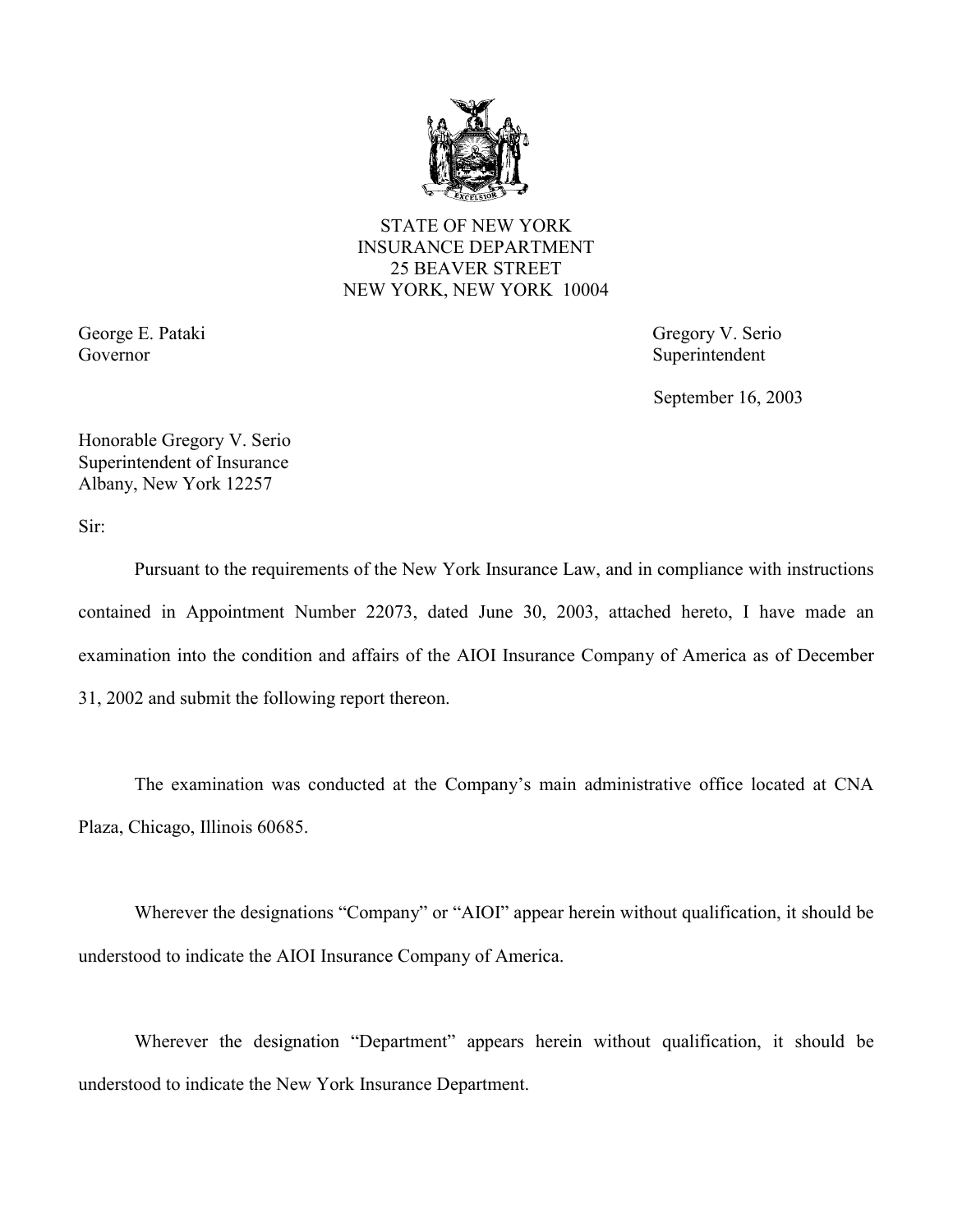## 1. SCOPE OF EXAMINATION

<span id="page-3-0"></span>The previous examination was conducted as of December 31, 1997. This examination covered the five year period from January 1, 1998 through December 31, 2002. Transactions occurring subsequent to this period were reviewed where deemed appropriate by the examiner.

 The examination comprised a complete verification of assets and liabilities as of December 31, necessary to accomplish such analysis or verification and utilized, to the extent considered appropriate, 2002. The examination included a review of income, disbursements and Company records deemed work performed by the Company's independent public accountants. A review or audit was also made of the following items as called for in the Examiners Handbook of the National Association of Insurance Commissioners:

> History of Company Management and control Corporate records Fidelity bond and other insurance Territory and plan of operation Growth of Company Business in force by states Loss experience Reinsurance Accounts and records Financial statements

A review was also made to ascertain what action was taken by the Company with regard to comments and recommendations contained in the prior report on examination.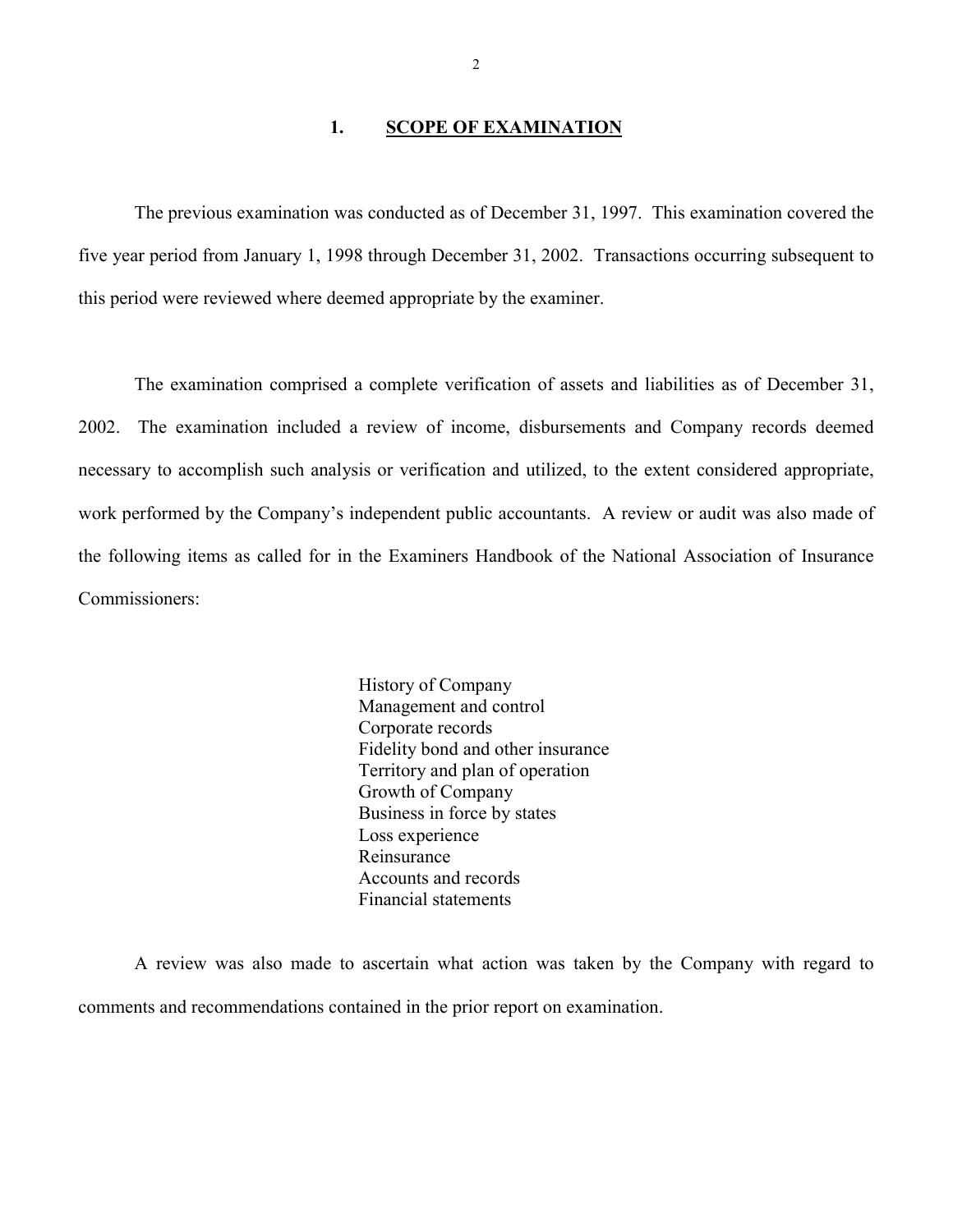This report on examination is confined to financial statements and comments on those matters that involve departures from laws, regulations or rules, or which are deemed to require explanation or description.

## 2. **DESCRIPTION OF COMPANY**

 The Company first formed as the Chiyoda Fire & Marine Insurance Company, Limited (United America. Its main administrative office is currently located at CNA Plaza, Chicago, Illinois. All of the States Branch) and was admitted to the State of New York on October 18, 1977. It commenced writing insurance business in 1978. Effective January 1, 1995, the Company converted to a domestic insurer. The domestic stock insurer became known as the Chiyoda Fire & Marine Insurance Company of America and assumed all the assets, liabilities and business operations of its predecessor. In August 2001, the Company's articles of incorporation were amended to change its name to AIOI Insurance Company of above activities and occurrences were approved by the New York Insurance Department.

As of December 31, 2002, the articles of incorporation authorized the issuance of 50,000 shares of capital stock at \$100 par value per share. All 50,000 shares have been issued and are currently owned by AIOI Insurance Company Ltd., Japan. The following chart reflects changes that have occurred since January 1, 1995:

| Date                                                 | Description                                                                                                                  | Number of<br><b>Shares</b>             | Capital<br><b>Stock</b>                              | Paid-in<br><b>Surplus</b> |
|------------------------------------------------------|------------------------------------------------------------------------------------------------------------------------------|----------------------------------------|------------------------------------------------------|---------------------------|
| 01/31/1995<br>12/19/1995<br>08/02/2001<br>08/02/2001 | Original issuance $\omega$ \$100 per share<br><b>Stock Dividend</b><br>Redemption of Chiyoda Stock<br>Issuance of AIOI stock | 30,000<br>20,000<br>(50,000)<br>50,000 | \$3,000,000<br>2,000,000<br>(5,000,000)<br>5,000,000 | $\theta$                  |
| Totals                                               |                                                                                                                              | 50,000                                 | \$5,000,000                                          |                           |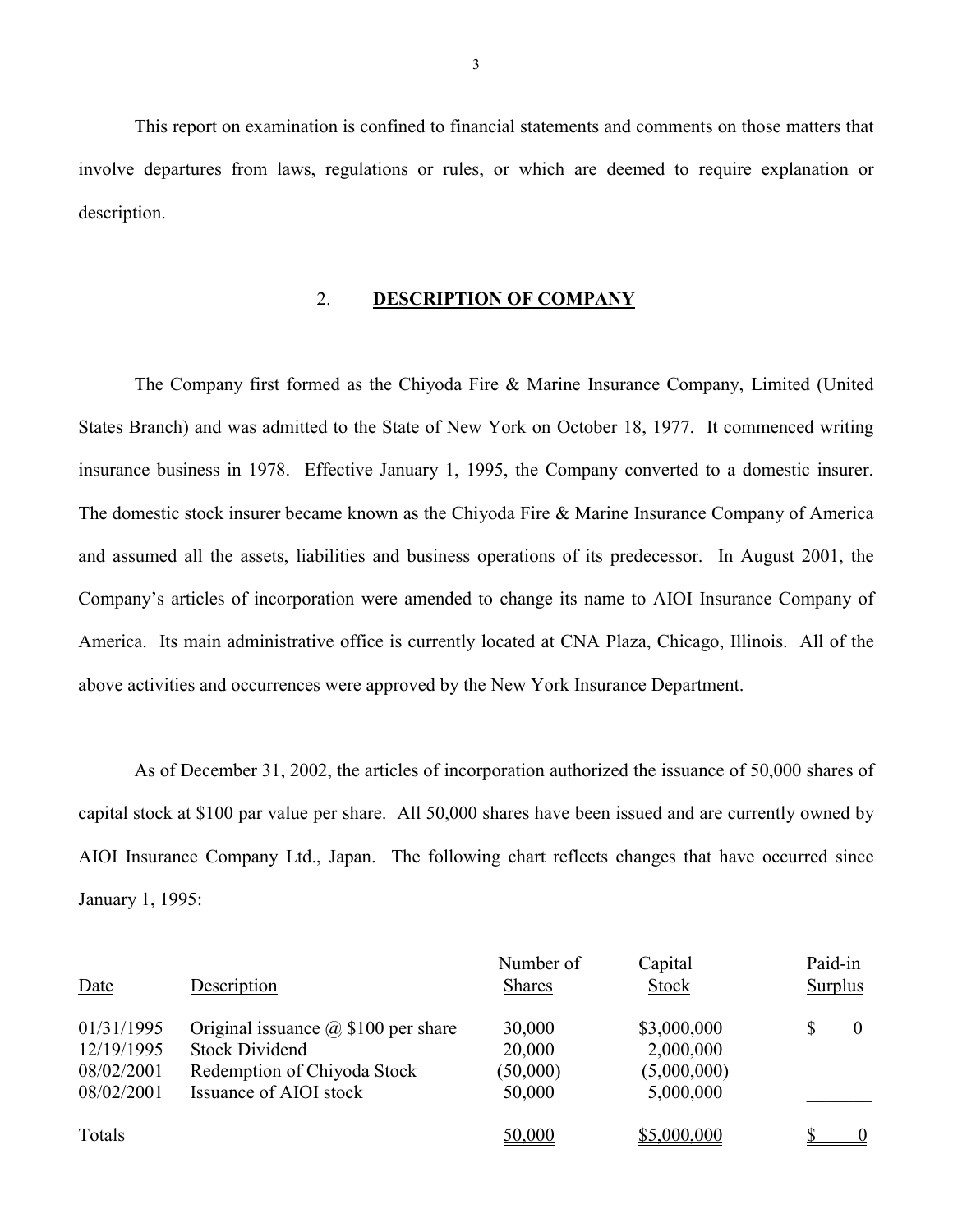<span id="page-5-0"></span>The Company did not declare or pay dividends to stockholders during the five-year period under review.

#### A. Management

 Pursuant to the Company's charter and by-laws, management of the Company is vested in a board of directors consisting of not less than thirteen nor more than eighteen members. As of the examination date, the board of directors was comprised of thirteen members. The board met four times during each calendar year.

The directors as of December 31, 2002 were as follows:

| Name and Residence                   | <b>Principal Business Affiliation</b>              |
|--------------------------------------|----------------------------------------------------|
| Peter P. Conway                      | President & Board Chairman,                        |
| Wheaton, IL                          | Vector Consulting Inc., a Subchapter S Corporation |
| Robert F. Denney                     | Board Chairman & Chief Executive Officer,          |
| East Hampton, NY                     | Cook, Hall & Hyde Inc. Insurance Agency            |
| William J. Gilmartin<br>Franfort, IL | Retired                                            |
| Katsuya Kimura                       | Managing Director,                                 |
| Shibuya-ku, Japan                    | AIOI Insurance Company Ltd.                        |
| Toshiaki Koga                        | Secretary and Treasurer,                           |
| Downers Grove, IL                    | AIOI Insurance Company of America                  |
| Harry C. Meyer<br>Basking Ridge, NJ  | Retired                                            |
| Frank H. Reis                        | Independent Insurance Agent,                       |
| Kingston, NY                         | Frank H. Reis, Inc.                                |
| Matthew S. Rubin                     | Vice President, Controller, & Underwriting Mgr.,   |
| Great Neck, NY                       | Navigators Management Co. Inc.                     |
| George H. Schunck                    | Independent Insurance Agent                        |
| Jamesville, NY                       | Young Agency                                       |
|                                      |                                                    |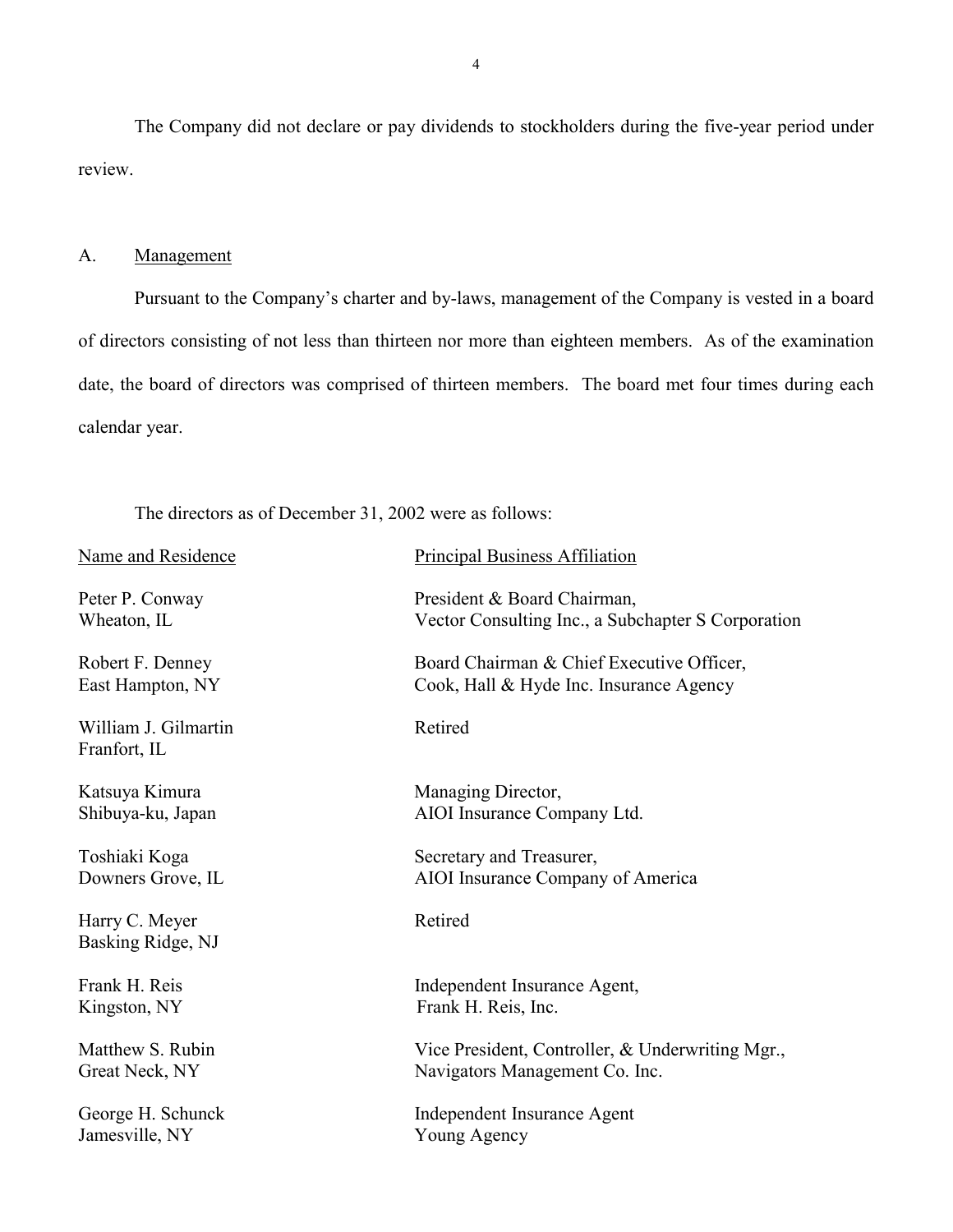Name and Residence Principal Business Affiliation Kazuhiro Tobari President Takeshi Watanabe General Manager,

Mortimer Weinberg Retired Armonk, NY

Toshiyuki Yanaka Vice President,

Chicago, IL AIOI Insurance Company of America

Shibuya-ku, Japan AIOI Insurance Company Ltd.

Cresskill, NJ AIOI Insurance Company of America

A review of the minutes of the meetings of the board of directors indicated that one member elected to the board since May 2001 and another member elected to the board in May 2002 have never participated in any meetings.

 affairs of the insurer. It is essential that board members attend meetings consistently and set forth their attend at least one-half of the regular meetings do not fulfill such criteria. It is recommended that board members who are unable or unwilling to attend meetings consistently should resign or be replaced. Members of the board have a fiduciary responsibility and must evidence an ongoing interest in the views on relevant matters so that the board may reach appropriate decisions. Individuals who fail to

At December 31, 2002, the principal officers of the Company were as follows:

| Title                           |
|---------------------------------|
| President                       |
| Vice President                  |
| Secretary and Treasurer         |
| <b>Assistant Vice President</b> |
| <b>Assistant Vice President</b> |
| <b>Assistant Secretary</b>      |
|                                 |

The Company has no personnel or facilities of its own. The Company utilizes the personnel and facilities of CNA Services Inc. to maintain the Company's investment portfolio and perform all necessary

5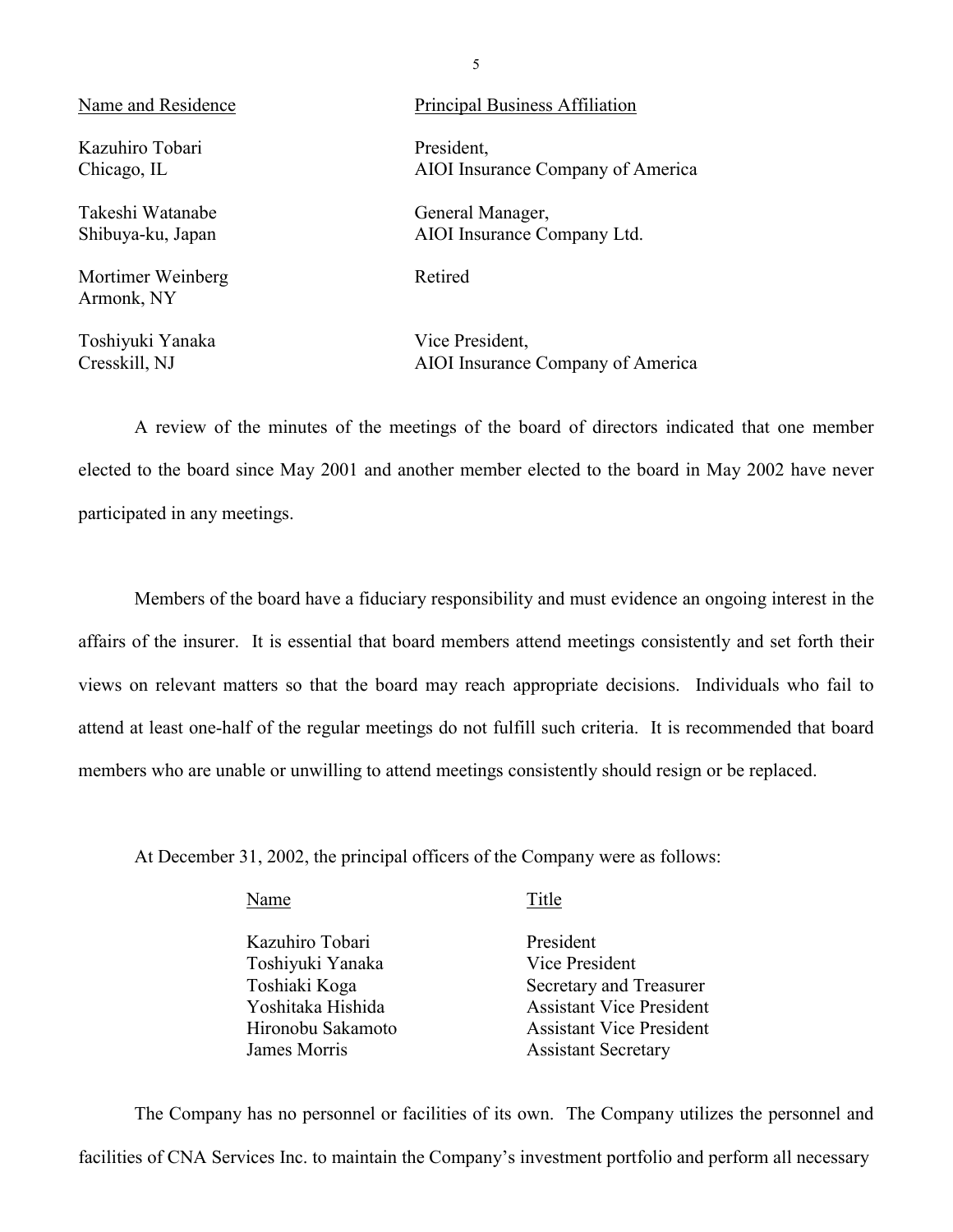<span id="page-7-0"></span>financial reporting and recordkeeping responsibilities necessary for daily business operations. The service contract with CNA Services Inc., effective January 1, 2002, requires the Company to currently pay \$150,000 a year for services being provided.

#### B. Territory and Plan of Operation

At December 31, 2002, the Company was licensed to transact business in the following five states:

| Illinois | New Jersey |
|----------|------------|
| Indiana  | New York   |
| Kentucky |            |

 process of obtaining a license from the California Insurance Department. Until the Company obtains a license from the State of California, it is recommended that it does not indicate it is licensed in the State The Company is not licensed in California as its annual statement indicates. It is currently in the of California in its filed annual statements.

 arrangement with the Continental Casualty Company ("CCC"). The Company indicates to CCC what risks to underwrite on its behalf. CCC underwrites the business then cedes 100% of the risk on these During the period covered by this examination, the Company's direct business production consisted exclusively of ocean marine cargo business underwritten in the State of New York by Navigators Management Inc. Most of the other business is obtained through a facultative reinsurance policies to the Company. This business arrangement has been in place for more than twenty years.

As of December 31, 2002, the Company was licensed to transact the kinds of insurance set forth in the following numbered paragraphs of Section 1113(a) of the New York Insurance Law: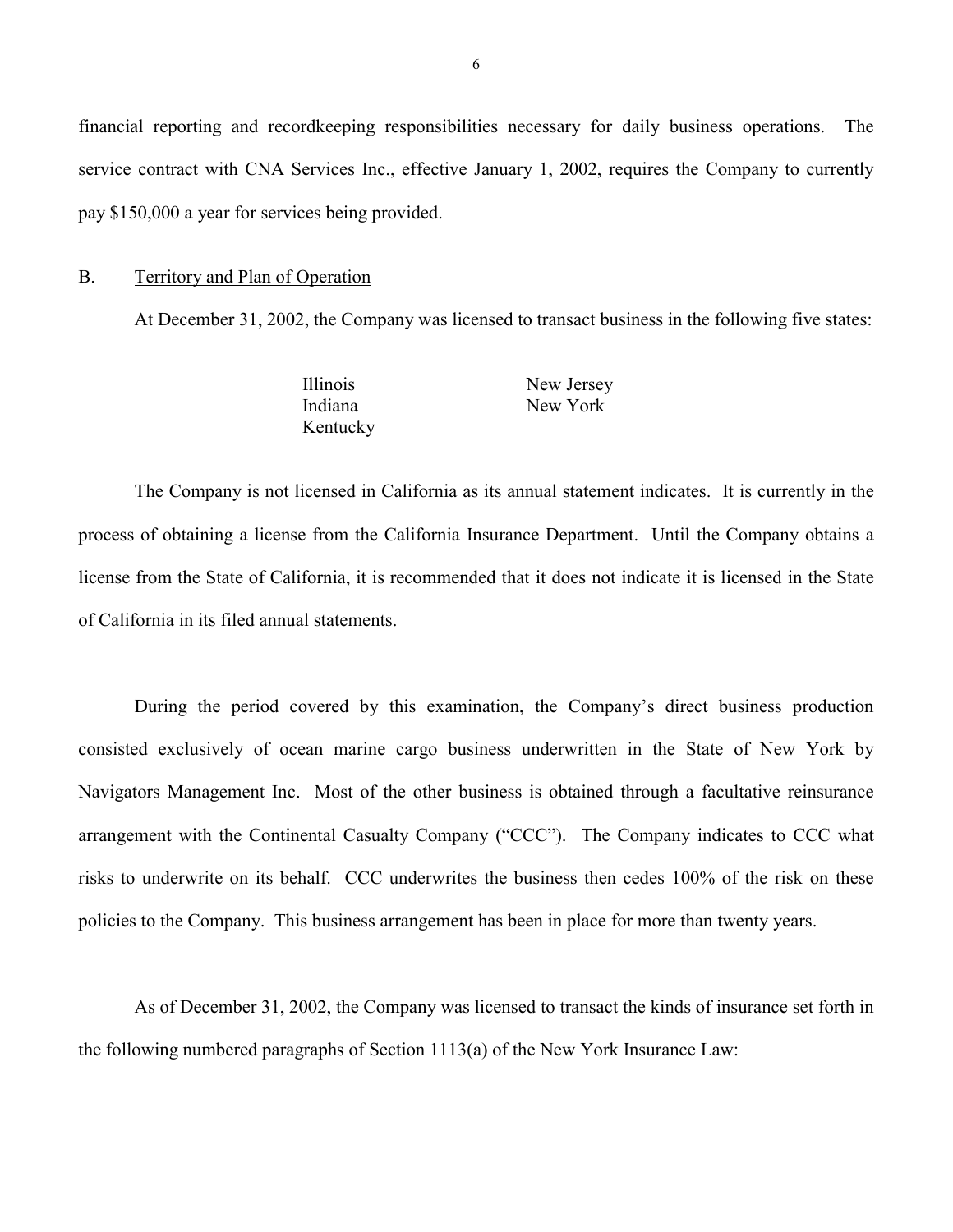| Paragraph      | Kin d of Insurance                                |
|----------------|---------------------------------------------------|
| 3              | Accident and health                               |
| $\overline{4}$ | Fire                                              |
| 5              | Miscellaneous property                            |
| 6              | Water damage                                      |
| $\overline{7}$ | Burglary and theft                                |
| 8              | Glass                                             |
| 9              | Boiler and machinery                              |
| 10             | Elevator                                          |
| 11             | Animal                                            |
| 12             | Collision                                         |
| 13             | Personal injury liability                         |
| 14             | Property damage liability                         |
| 15             | Workers' Compensation and Employers'<br>Liability |
| 16             | Fidelity and surety                               |
| 17             | Credit                                            |
| 19             | Motor vehicle and aircraft physical damage        |
| 20             | Marine and inland marine                          |
| 21             | Marine protection and indemnity                   |
|                |                                                   |

Based upon the lines of business for which the Company is licensed, and the Company's current capital structure, and pursuant to the requirements of Articles 13 and 41 of the New York Insurance Law, the Company is required to maintain a minimum surplus to policyholders in the amount of \$2,200,000.

The following schedule compares direct business written nationwide to direct business written in the State of New York for the five-year period covered by the current examination:

|      | New York       | Direct               | Percentage of<br>New York Premiums |
|------|----------------|----------------------|------------------------------------|
|      | Direct Written | <b>Total Written</b> | Written to Total                   |
| Year | Premiums       | Premiums             | Premiums                           |
| 1998 | \$578,896      | \$7,790,566          | 7.43%                              |
| 1999 | \$451,404      | \$8,107,226          | 5.57%                              |
| 2000 | \$534,378      | \$7,187,175          | 7.44%                              |
| 2001 | \$1,203,290    | \$7,921,300          | 15.19%                             |
| 2002 | \$995,701      | \$8,162,362          | 12.20%                             |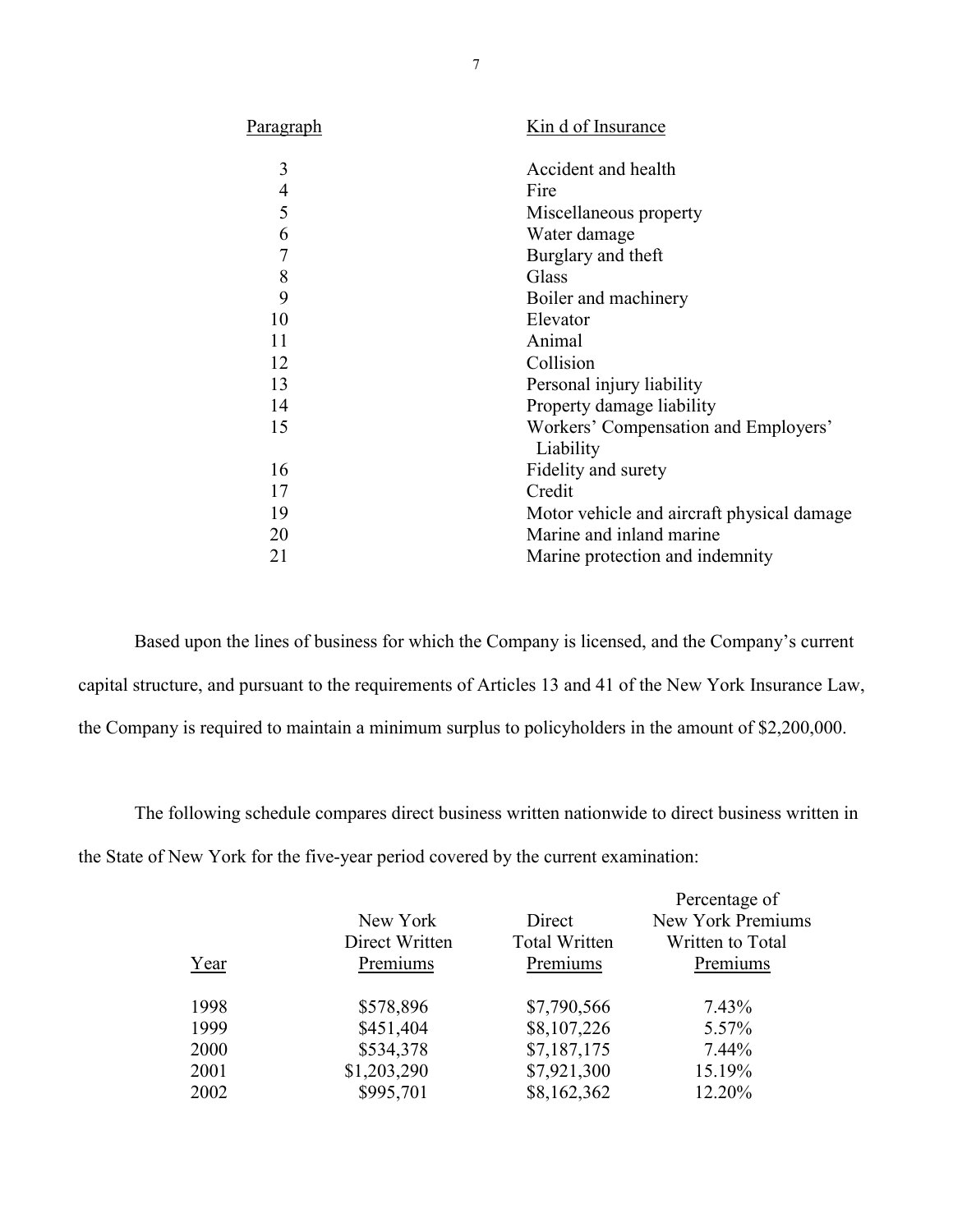<span id="page-9-0"></span>The schedule does not show a significant increase in total direct written premiums but it does indicate an increase in premiums written in the State of New York in the years 2001 and 2002. The increase in premiums pertains to risks directly underwritten through Navigators Management Inc. The current makeup of the Company's business production in general is about 60% casualty insurance and 40% property and liability insurance.

## C. Reinsurance

#### Assumed Reinsurance Arrangement

 requested by the Company and then cedes 100% of the risk to the Company. Most of the risks The Company has one major active assumption arrangement in effect as of the end of the 2002 business year. The facultative arrangement is with Continental Casualty Company, an affiliate of CNA Services Inc. Under this arrangement, Continental Casualty Company underwrites specific risks as underwritten under this arrangement pertain to United States operations of Japanese owned or affiliated companies. In 2002, the Company's net reinsurance assumed under this arrangement represented over 99.5% of its assumed insurance business and more than 86% of its total premiums writings.

#### Ceded Reinsurance

 The majority of the Company's ceded reinsurance contracts at December 31, 2002 are with its parent, AIOI Insurance Company Limited, Japan, an unauthorized insurer. A summary of the ceded reinsurance contracts the Company has in effect with its parents as of the examination date is as follows:

#### Type of Treaty Cessions

Workers' Compensation

Excess of Loss

100% Unauthorized Per occurrence coverage of \$1,850,000 in excess of an initial \$150,000, retention limit.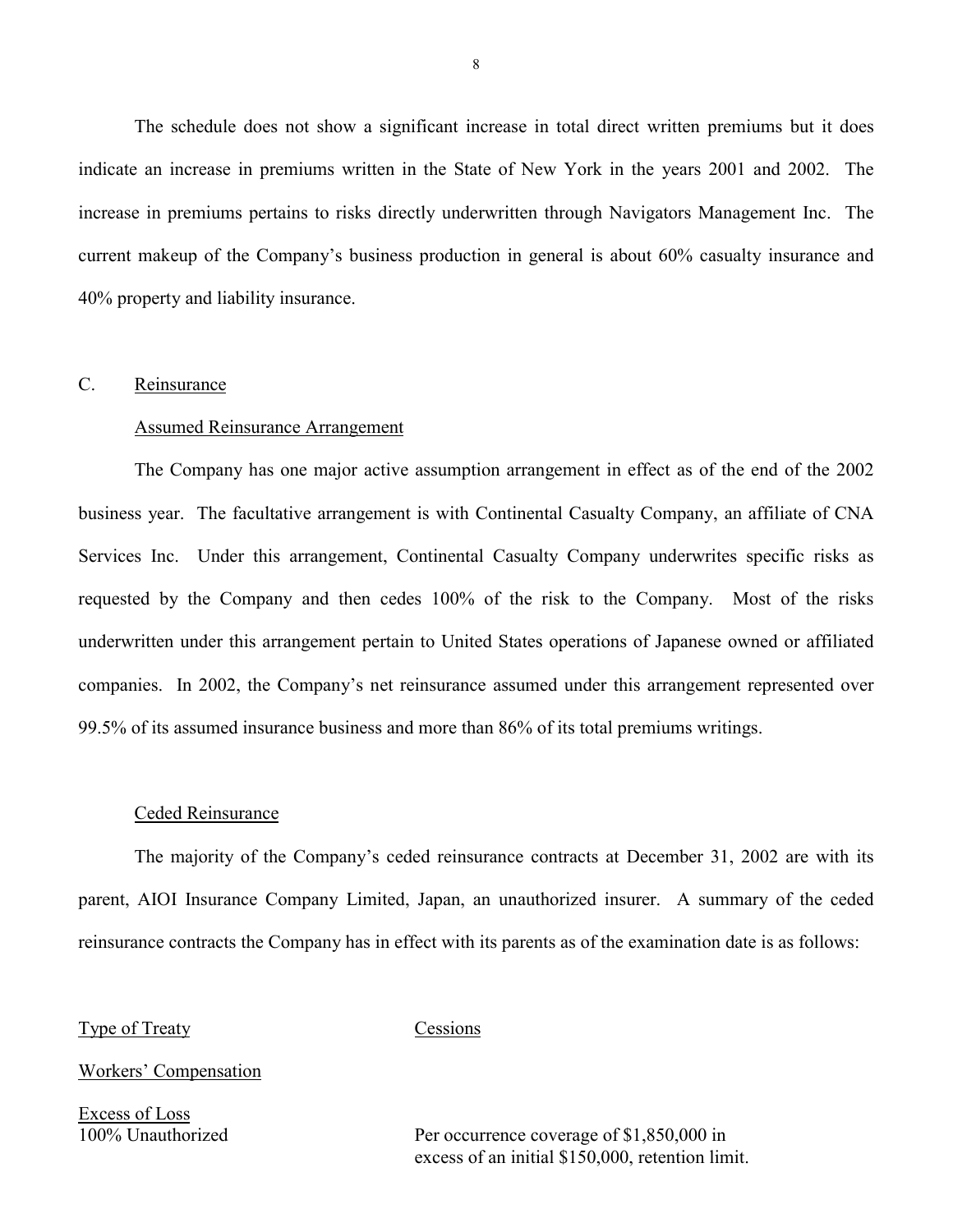## Type of Treaty Cessions

50% Quota Share

## Marine Cargo

First Excess of Loss

Second Excess of Loss

#### Property

First Excess of Loss<br>100% Unauthorized

Second Excess of Loss<br>100% Unauthorized

Casualty & Liability

First Excess of Loss

Second Excess of Loss

Third Excess of Loss

All Other Business

Excess of Loss

100% Unauthorized 50% of the Company's net liability on all business subject to a limit of 50% of \$5,000,000, any one occurrence.

100% Unauthorized Provides per risk, per loss coverage of \$1,718,000 in excess of an initial \$100,000, retention limit.

100% Unauthorized Provides an additional \$16,346,000 layer of coverage per risk per loss.

> Provides per risk, per loss coverage of \$4,400,000 in excess of an initial \$150,000 retention limit.

Provides an additional \$68,180,000, layer of coverage per risk per loss.

100% Unauthorized Provides per risk, per loss coverage of \$850,000 in excess of a \$150,000, retention limit.

100% Unauthorized Provides an additional \$5,000,000, layer of coverage per risk per loss.

100% Unauthorized Provides an additional \$6,000,000, layer of coverage per risk per loss.

100% Unauthorized Provides per risk, per loss coverage of \$2,500,000 in excess of a \$150,000, retention limit.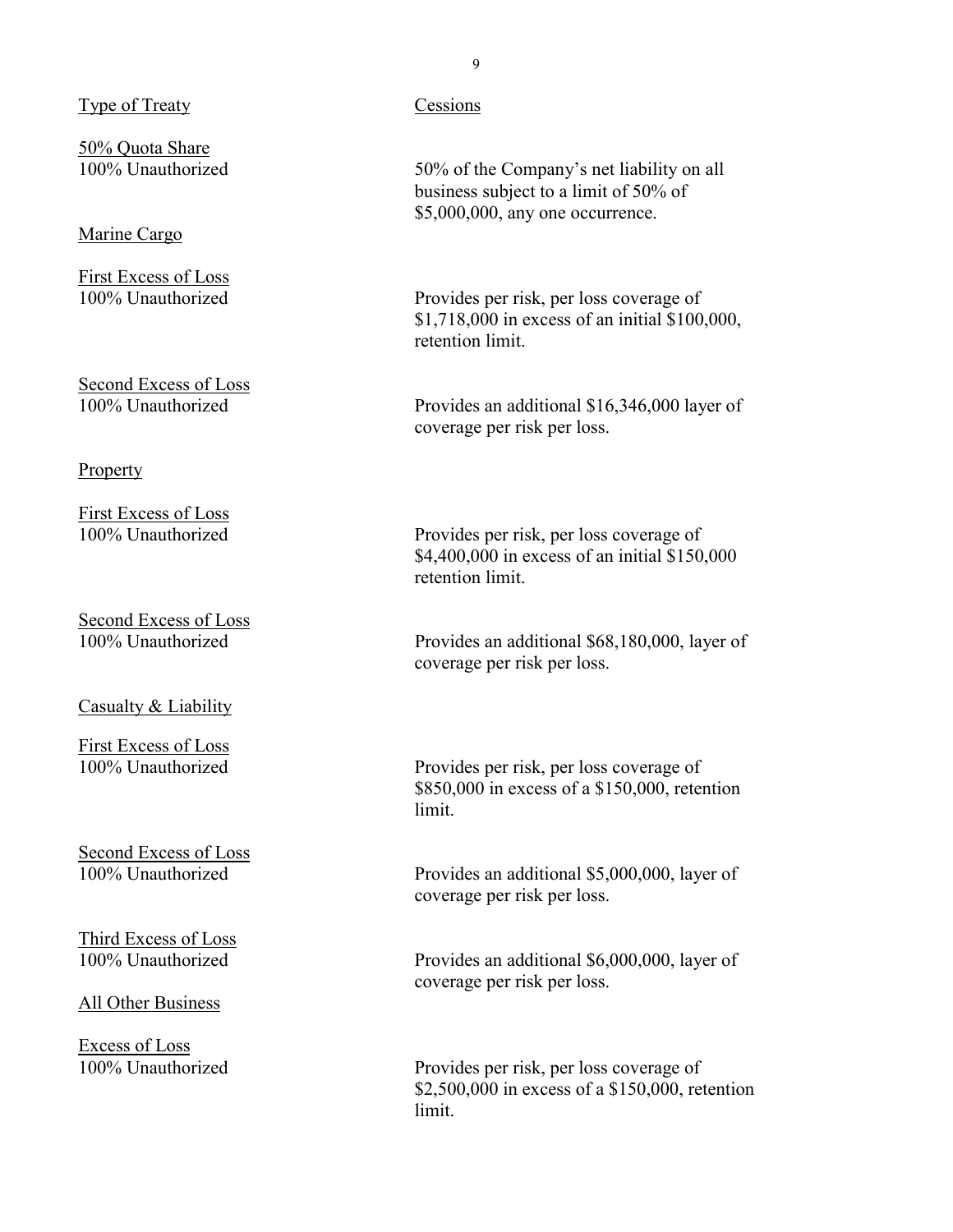<span id="page-11-0"></span>In February 2003, the Company entered into two additional excess of loss ceded contracts with its parent, AIOI Insurance Company Ltd. of Japan. These two contracts increase the Company's workers' compensation business lines protection to \$46,000,000, per occurrence.

All affiliated company contracts have been submitted to the Department for approval pursuant to Section 1505(d) of the New York Insurance Law.

All ceded reinsurance contracts in effect during the examination period were reviewed and appear to contain the required standard clauses, including the insolvency requirements of Section 1308 of the New York Insurance Law, and appear to sufficiently transfer risk, in accordance with SSAP No. 62 of the NAIC Accounting Practices and Procedures Manual for Property/Casualty Companies. Data contained in

the reinsurance schedules of Company's filed annual statements for the five year period currently under review appear to accurately reflect its reinsurance activity.

#### D. Holding Company System

AIOI Insurance Company of America is a wholly-owned subsidiary of AIOI Insurance Company, Limited, Japan (the parent), which is 33.4% owned by the Toyota Motor Corporation, Japan.

 The Company has registered with this Department as a controlled insurer pursuant to the requirements of Article 15 of the New York Insurance Law. All filings made by the Company, pursuant current, except for the 2002 filing which was not filed until August 14, 2003. It is recommended that the to Article 15 of the New York Insurance Law and Department Regulation 52, appear to be complete and Company make its holding company filing in a timely manner.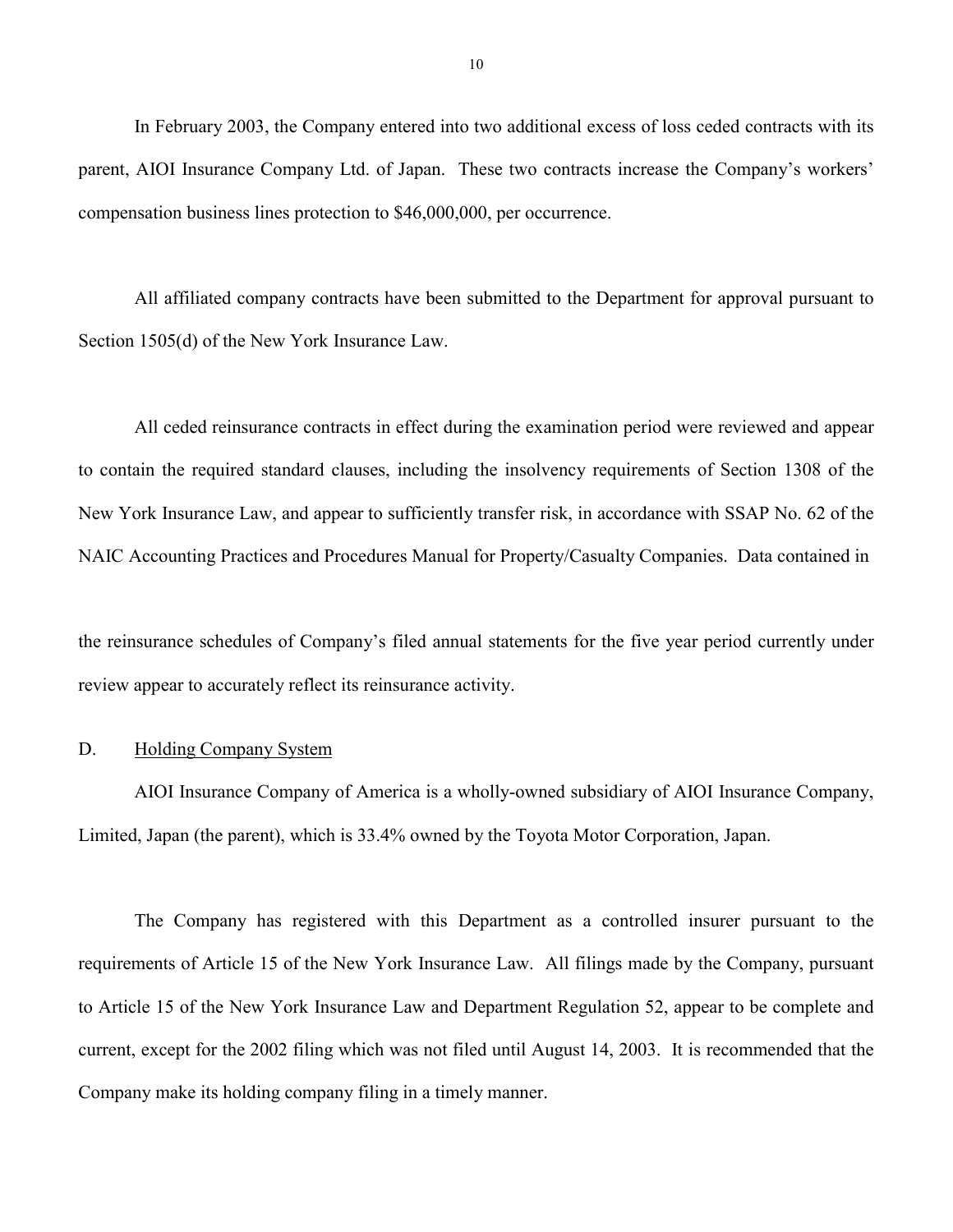11

<span id="page-12-0"></span>The following is an abbreviated holding company chart as of December 31, 2002:



The chart does not include all members of the Toyota Motor Corporation. Schedule Y of the annual statement requires that certain members of the holding company system be identified. It is recommended that the Company review the annual statement instructions for Schedule Y and include those required members of the holding company in Schedule Y of future annual statements.

## E. Accounts and Records

Department Regulation 30 requires the Company to break out by function and type of expenses the money it pays out to its outside agencies and/or service providers. The Company has not complied with this regulation in any of the annual statements for the period currently under examination. It is recommended the Company initiate procedures to ensure that future annual statements break out these expenses, pursuant to Department Regulation 30.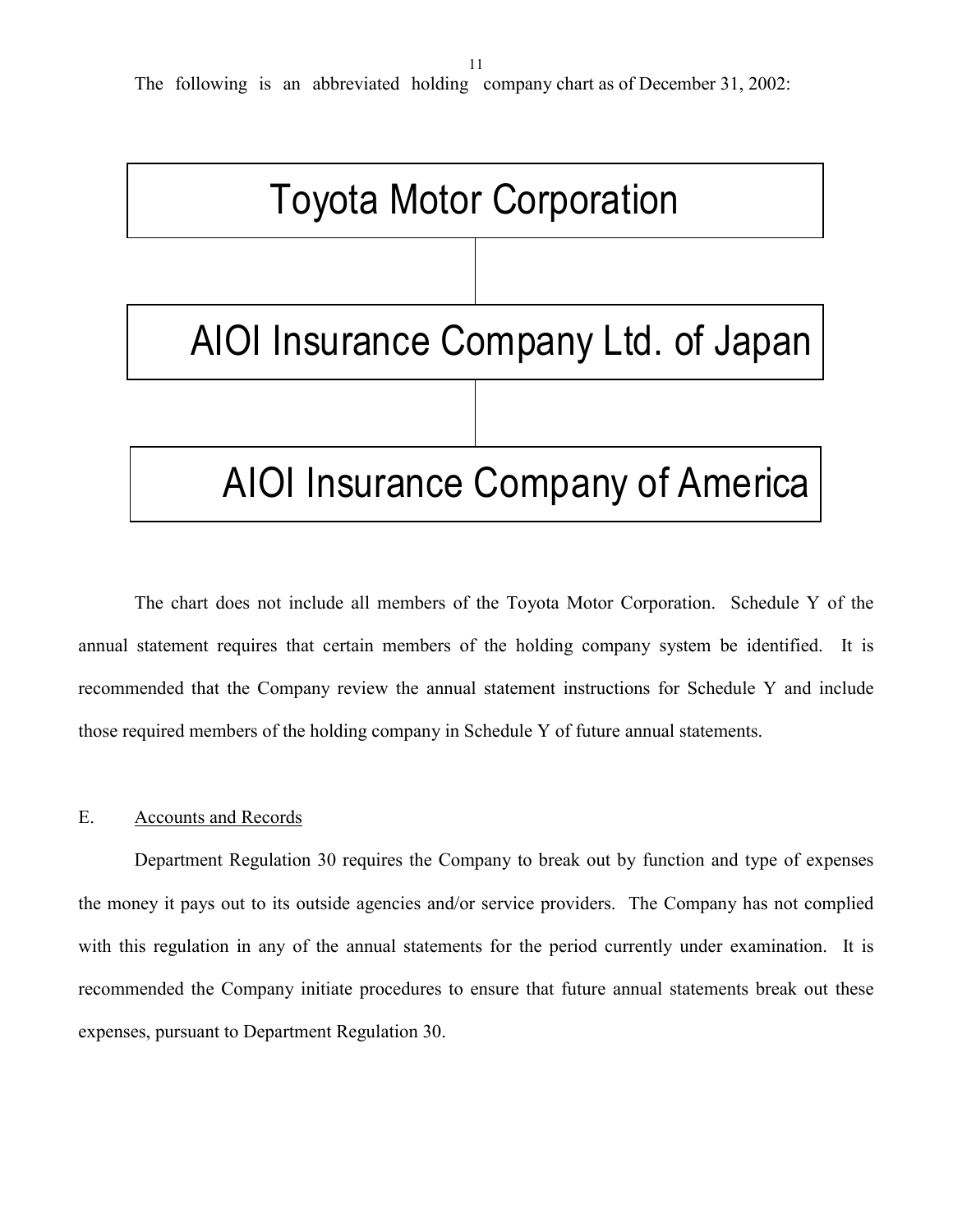#### F. Abandoned Property Law

Section 1316 of the New York Abandoned Property Law pertains to companies (other than life insurers) operating in New York. All such companies are required to file "Reports of Abandoned Property" with the Office of the Comptroller of the State of New York before April 1 of the following year. The Company did not file any such reports with the Office of the Comptroller of the State of New York during the period covered by this examination. This issue was mentioned in the previous report on examination.

 Again, it is recommended that the Company comply with Section 1316 of the New York Abandoned Property Law and file all required annual "Reports of Abandoned Property" with the office of the Controller of the State of New York.

## G. Significant Operating Ratios

The following ratios have been computed as of December 31, 2002 based upon the results of this examination:

| Net premiums written in 2002 to surplus as regards policyholders     | 69.57%   |
|----------------------------------------------------------------------|----------|
| Liabilities to liquid assets (cash and invested assets)              | 71 07%   |
| Premiums in course of collection to Surplus as regards policyholders | $9.59\%$ |

The ratios listed above fall within the benchmark ranges set forth by the Insurance Regulatory Information System of the National Association of Insurance Commissioners.

The underwriting ratios presented below are on earned/incurred basis and encompass the five-year period covered by this examination: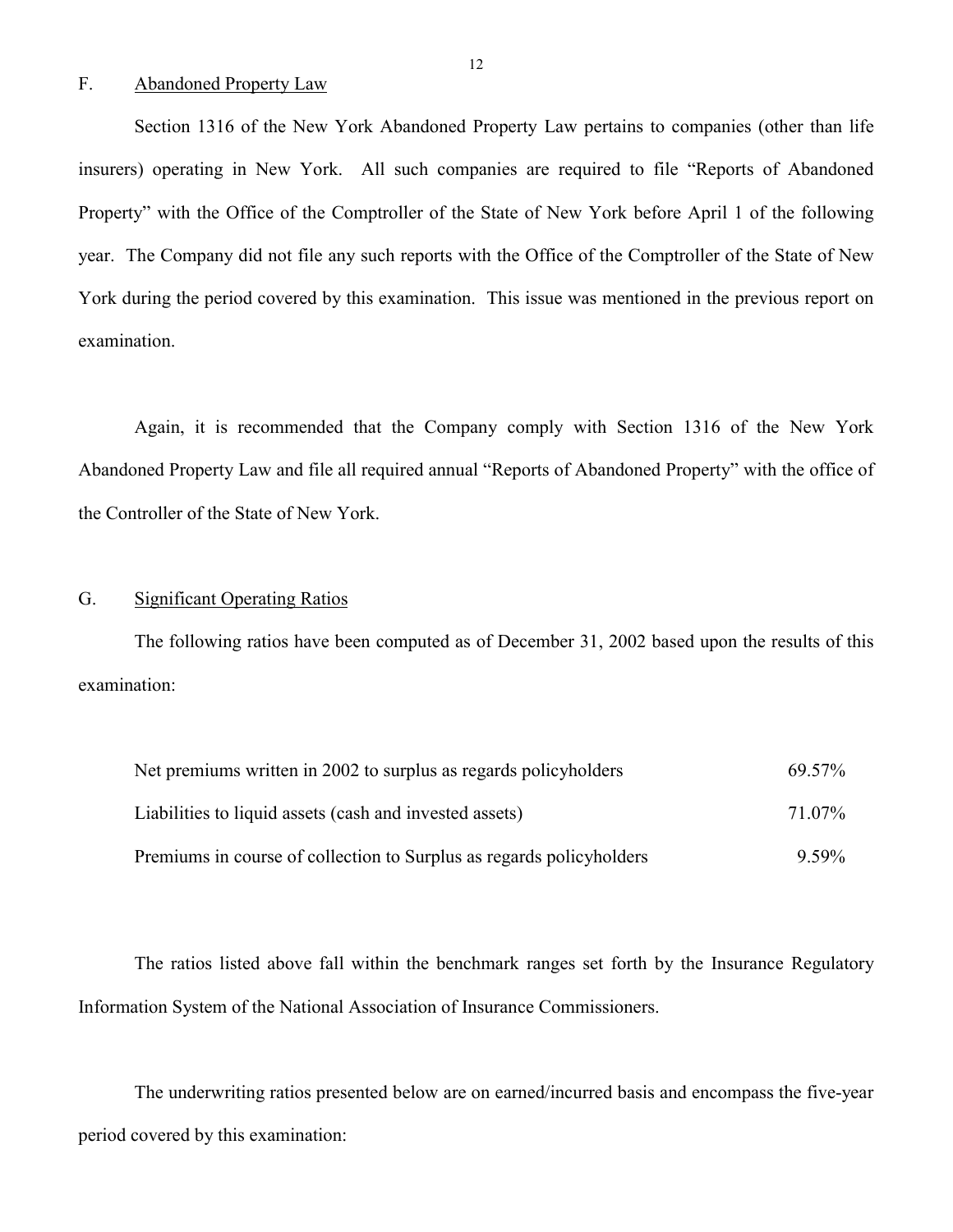|                                                               | Amounts                   | Ratios          |
|---------------------------------------------------------------|---------------------------|-----------------|
| Losses incurred                                               | \$22,911,571              | 56.48%          |
| Loss adjustment expenses incurred                             | 2,132,007                 | 5.26            |
| Other underwriting expenses incurred<br>Net underwriting loss | 17,309,989<br>(1,787,602) | 42.67<br>(4.41) |
|                                                               |                           |                 |
| Premiums earned                                               | \$40,565,965              | 100.00%         |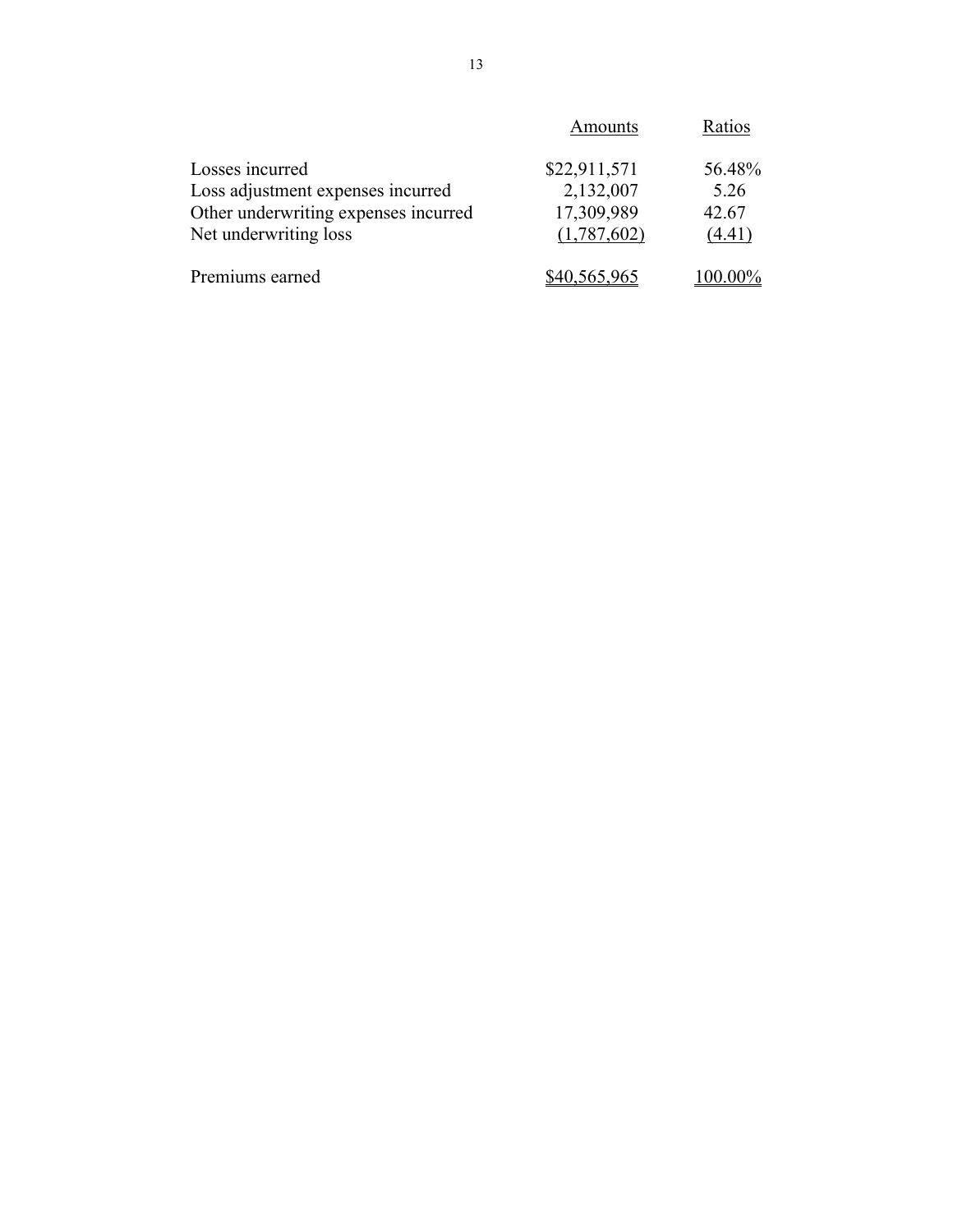## **3. FINANCIAL STATEMENTS**

<span id="page-15-0"></span>A. Balance Sheet

The following shows the assets, liabilities and surplus as regards policyholders as determined by this examination as of December 31, 2002, and are the same as those reported by the Company in its 2002 annual statement:

|                                                 | Ledger       | Non-admitted  | Net Admitted  |
|-------------------------------------------------|--------------|---------------|---------------|
| <b>Assets</b>                                   | Assets       | <b>Assets</b> | <b>Assets</b> |
| <b>Bonds</b>                                    | \$21,155,500 | \$            | \$21,155,500  |
| Cash $(\$71,976)$ and short-term                |              |               |               |
| investments $(\$9,914,706)$                     | 9,986,682    |               | 9,986,682     |
| Premiums and agents' balances                   |              |               |               |
| in course of collection                         | 1,124,746    | 74,915        | 1,049,831     |
| Funds held by or deposited with                 |              |               |               |
| reinsured companies                             | 13,363       |               | 13,363        |
| Reinsurance recoverables on loss and            |              |               |               |
| loss adjustment expense payments                | 894,411      |               | 894,411       |
| Federal and foreign income taxes                |              |               |               |
| recoverable and interest thereon                |              |               |               |
| (including \$439,396 net deferred tax asset)    | 990,626      | 551,230       | 439,396       |
| Interest, dividends and real estate income      |              |               |               |
| due and accrued                                 | 103,742      |               | 103,742       |
| Equities and deposits in pools and associations | 222,310      |               | 222,310       |
| <b>Total Assets</b>                             | \$34,491,380 | \$626,145     | \$33,865,235  |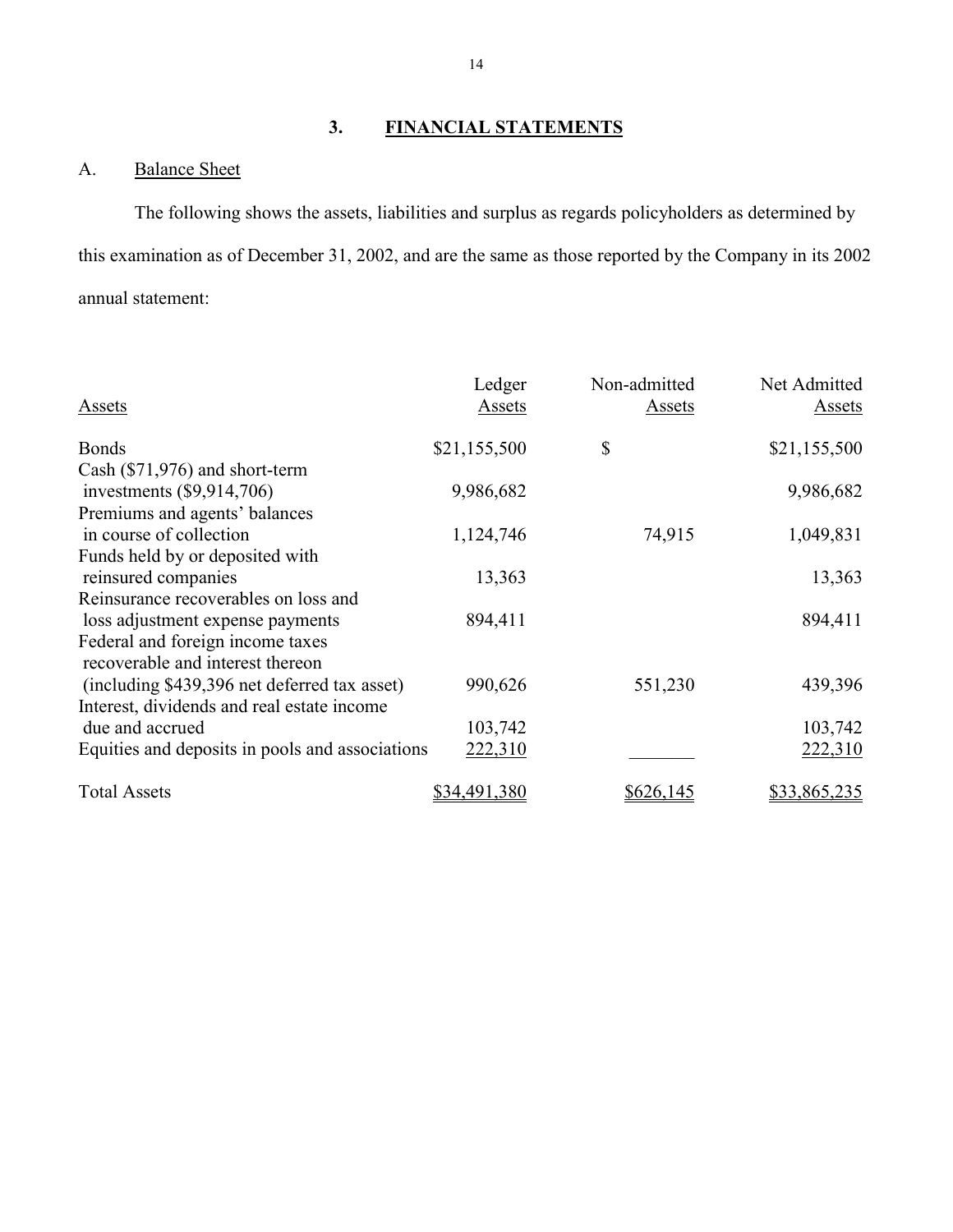## Liabilities Surplus and Other Funds:

| Losses                                                                |             | \$12,838,099 |
|-----------------------------------------------------------------------|-------------|--------------|
| Reinsurance payable on paid losses and loss adjustment expenses       |             | 2,822,684    |
| Loss adjustment expenses                                              |             | 1,206,118    |
| Commissions payable; contingent commissions and other similar charges |             | 41,754       |
| Other expenses (excluding taxes; licenses and fees)                   |             | 66,646       |
| Federal and foreign income taxes (including \$0 on realized capital   |             |              |
| gains (losses)) (including (\$2,547) net deferred tax liability)      |             | 468,098      |
| Unearned premiums (after deducting unearned premiums for ceded        |             |              |
| reinsurance of \$1,466,292 and including warranty reserves of \$0)    |             | 2,254,771    |
| Ceded reinsurance premiums payable (net of ceding commissions)        |             | 401,752      |
| Amounts withheld or retained by company for account of others         |             | 1,780        |
| Provision for reinsurance                                             |             | 2,031,000    |
| <b>Total liabilities</b>                                              |             | \$22,132,702 |
| Common capital stock                                                  | \$5,000,000 |              |
| Unassigned funds (surplus)                                            | 6,732,530   |              |
| Surplus as regards policyholders                                      |             | 11,732,530   |
| Total liabilities and surplus                                         |             | \$33,865,232 |

NOTE: The Internal Revenue Service has not audited any of the Company's financial statements for the current period under examination. The examiner is unaware of any potential exposure of the Company to any tax assessment and no liability has been established herein relative to such contingency.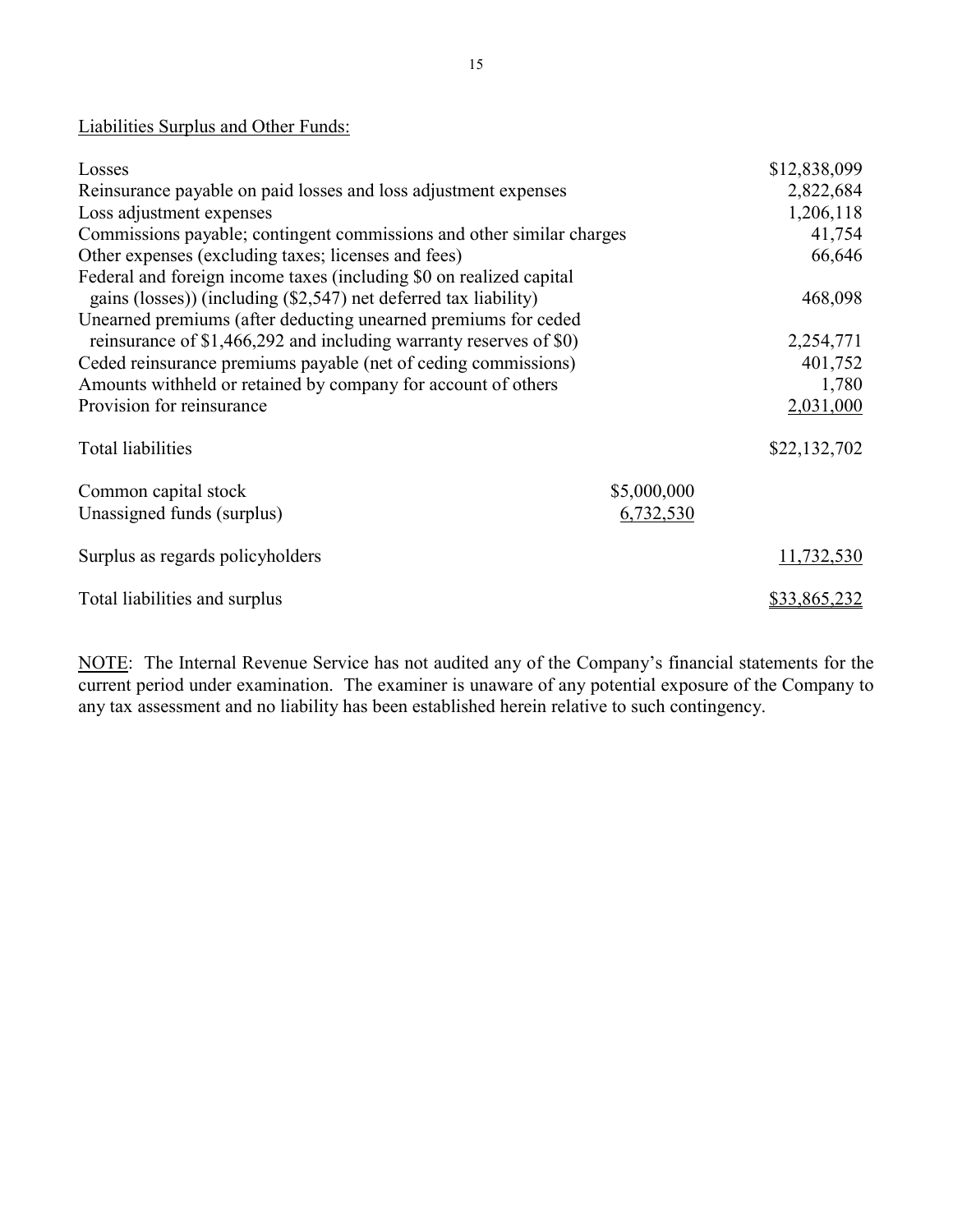## B. Underwriting and Investment Exhibit

Surplus as regards policyholders increased \$2,002,070 during the five-year examination period, January 1, 1998 to December 31, 2002 detailed as follows:

## Statement of Income

## Underwriting Income:

| Premiums earned                                                                                                                                                                                                       |                                         | \$40,565,965                          |
|-----------------------------------------------------------------------------------------------------------------------------------------------------------------------------------------------------------------------|-----------------------------------------|---------------------------------------|
| Losses incurred<br>Loss expenses incurred<br>Other underwriting expenses incurred                                                                                                                                     | \$22,911,571<br>2,132,007<br>17,309,989 |                                       |
| Total underwriting deductions                                                                                                                                                                                         |                                         | 42,353,567                            |
| Net underwriting gain (loss)                                                                                                                                                                                          |                                         | \$(1,787,602)                         |
| <b>Investment Income:</b>                                                                                                                                                                                             |                                         |                                       |
| Net investment income earned<br>Net realized capital gains (losses)                                                                                                                                                   | \$6,254,177<br>1,841,698                |                                       |
| Net investment gain (loss)                                                                                                                                                                                            |                                         | 8,095,875                             |
| Other Income                                                                                                                                                                                                          |                                         |                                       |
| Net loss from agents' or premiums balances<br>charged off (\$0 recovered)<br>Net income; after dividends to policyholders but<br>before federal and foreign income taxes<br>Federal and foreign income taxes incurred |                                         | (110,689)<br>\$6,197,584<br>2,490,126 |
| Net income                                                                                                                                                                                                            |                                         | \$3,707,458                           |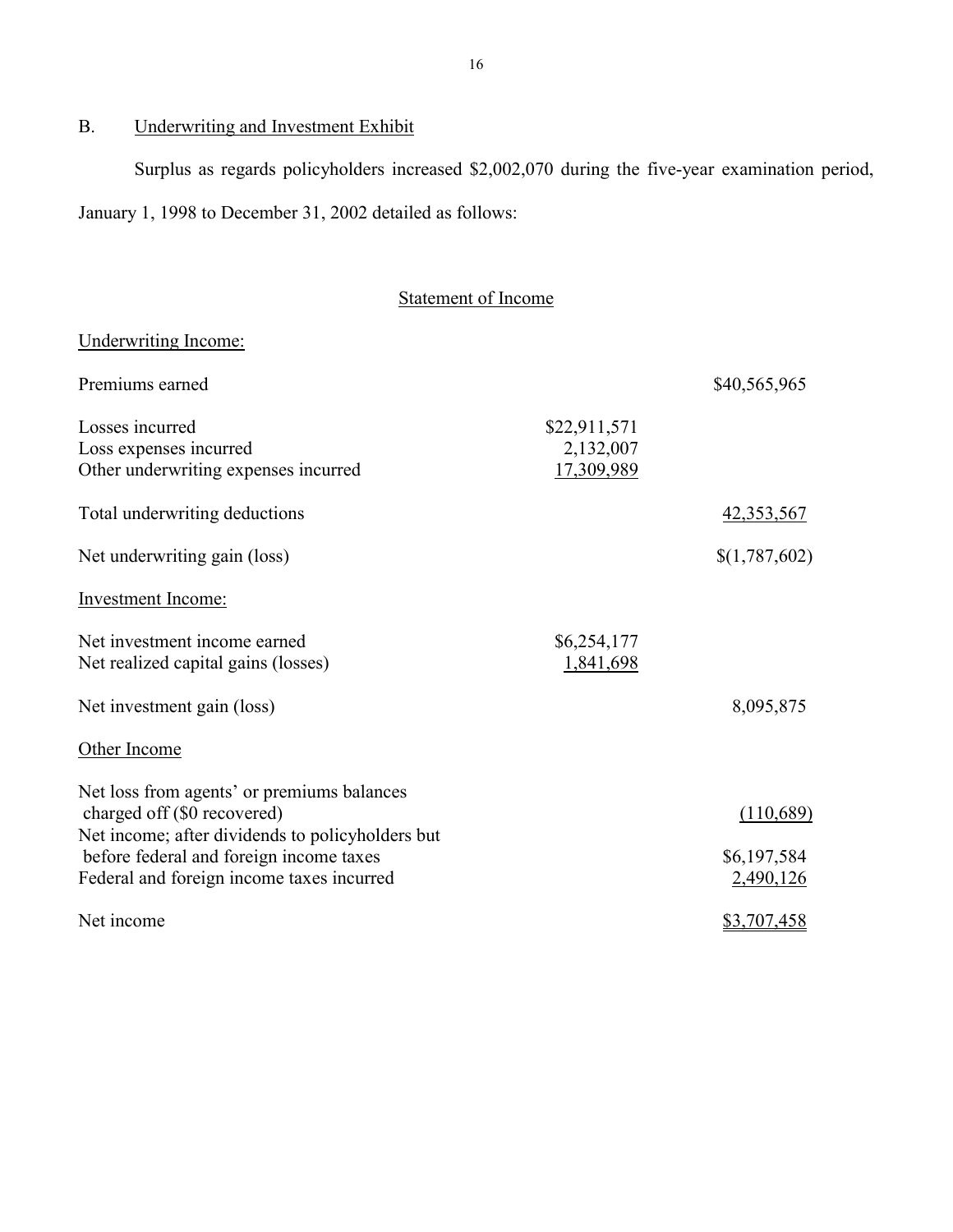#### Capital and Surplus Account

Surplus as regards policyholders; December 31, 1997 \$9,730,463

|                                                       | Gains in<br><b>Surplus</b> | Losses in<br><b>Surplus</b> |              |
|-------------------------------------------------------|----------------------------|-----------------------------|--------------|
| Net income                                            | \$3,707,458                | \$                          |              |
| Change in unrealized foreign exchange capital gain    | 40,377                     |                             |              |
| Change in net deferred income tax                     |                            | 2,546,728                   |              |
| Change in non-admitted assets                         |                            | 154,161                     |              |
| Change in provision for reinsurance                   | 546,000                    |                             |              |
| Cumulative effect of changes in accounting principles | 409,124                    |                             |              |
| Total gains and losses                                | \$4,702,959                | \$2,700,889                 |              |
| Net decrease to surplus                               |                            |                             | 2,002,070    |
| Surplus as regards policyholders; December 31, 2002   |                            |                             |              |
| per report on examination                             |                            |                             | \$11,732,533 |

#### **4. LOSSES AND LOSS ADJUSTMENT EXPENSES**

The examination liabilities of \$12,838,099 for losses and \$2,822,684 for loss adjustment expenses are the same as the amounts reported by the Company in its 2002 filed annual statement. The examination analysis was conducted in accordance with generally accepted actuarial principles and practices and was based on statistical information contained in the Company's internal records and its filed annual statement. It should be noted that the Company has not established a reserve for unallocated loss adjustment expenses, as required under Section 1303 of the New York Insurance Law. It is recommended the Company initiate procedures to ensure that future annual statements reflect unallocated adjustment expenses, as required under Section 1303 of the New York Insurance Law.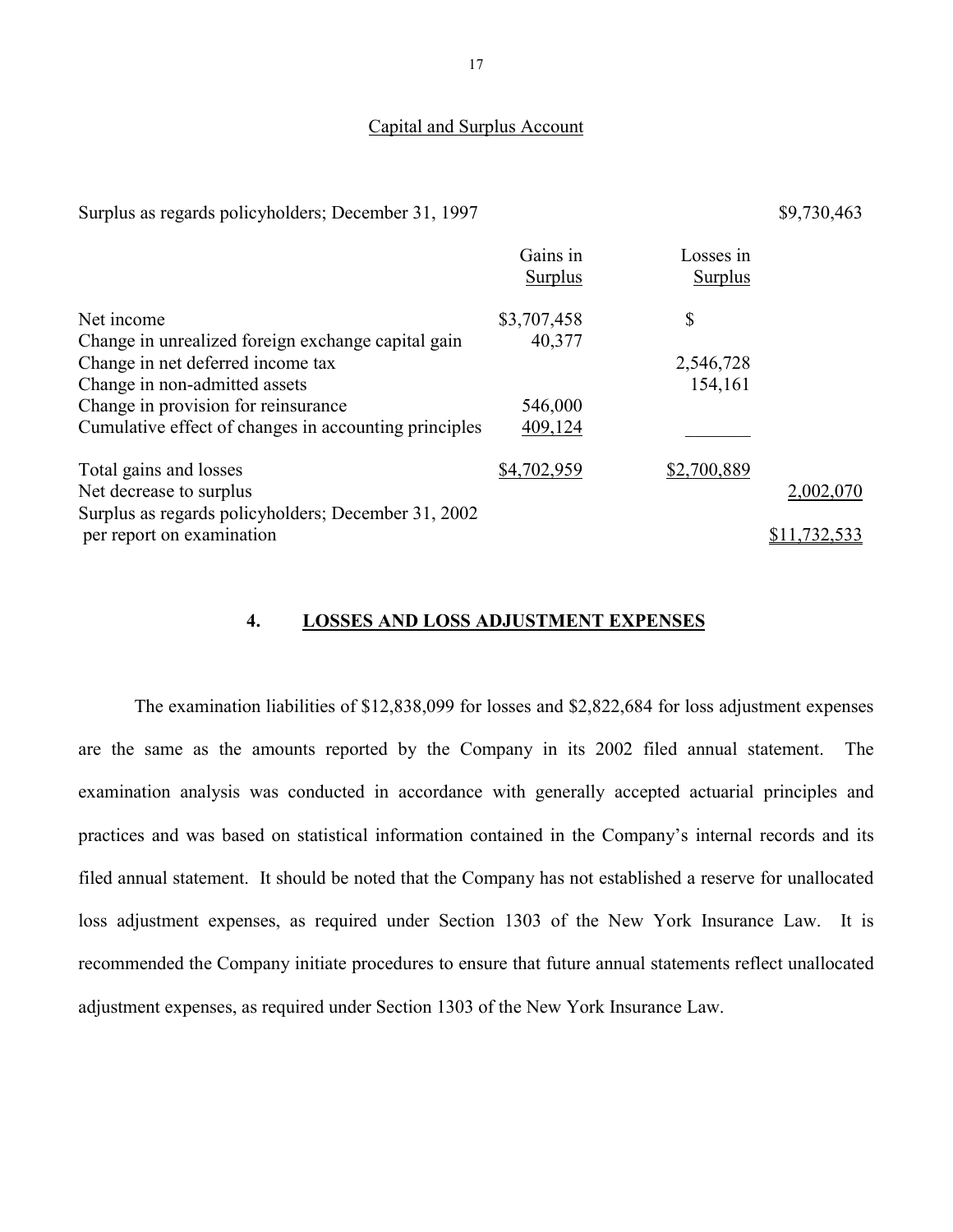The Company only directly underwrites Ocean Marine business and therefore is exempt from market conduct activities, pursuant to Department Regulation 64, Part 216.2(a).

## **6. COMPLIANCE WITH PRIOR REPORT ON EXAMINATION**

The prior report contained five comments and recommendations as follows (page numbers refer to the prior report):

# ITEM PAGE NO. A. Holding Company System i. It is recommended that all reinsurance agreements listed herein, as well as future agreements between the Company and members of its holding company system,

be filed in accordance with Section 1505(d) of the New York Insurance Law at least thirty days prior to its intention to enter into such transactions.

10

 York Insurance Law, be submitted to the Department. ii. Furthermore, its is recommended that executed copies of the reinsurance agreements listed herein, which were non-disapproved pursuant to Section 1505(d) of the New 10

The Company has complied with these recommendations.

B. Abandoned Property Law

It is recommended that the Company comply with Section 1316 of the New York Abandoned Property Law and file the respective current "Report of Abandoned Property", as well as all future reports of abandoned property, with the Office of the Comptroller of the State of New York. 11

The Company has not complied with this recommendation. A similar recommendation is reiterated in this report.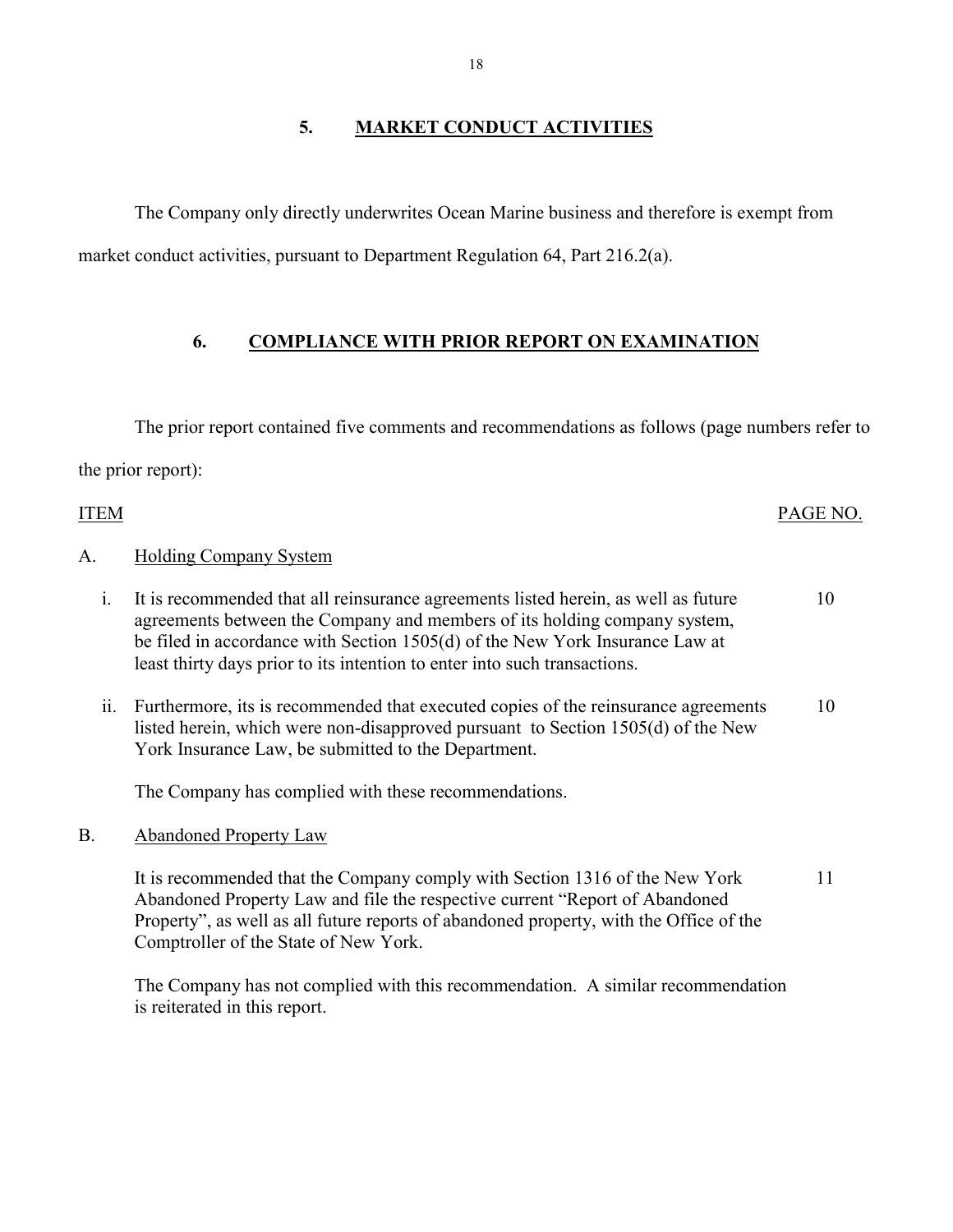<span id="page-20-0"></span>It is recommended that the Company amend its custodial agreement to include the 12 protective covenants and provisions which meet the guidelines established by the Department for the contents of such agreements.

The Company has complied with this recommendation.

## D. Fidelity Bonds and Other Insurance

It is recommended that the Company obtain fidelity insurance coverage to a level at 12 least equal to the minimum suggested by the NAIC.

The Company has complied with this recommendation.

## E. Accounts and Records

It is recommended that the Company comply with the annual statement instructions 12 and report all interest, dividends and real estate income due and accrued as a nonledger asset in all future filed annual statements.

The Company has complied with this recommendation.

## **7. SUMMARY OF COMMENTS AND RECOMMENDATIONS**

## ITEM PAGE NO.

## A. Management

It is recommended that the board members who are unable or unwilling to attend  $5$ meetings consistently should resign or be replaced.

B. Territory and Plan of Operation

It is recommended the Company remove any indication that they are licensed to do 6 business in the State of California until they, in fact, do become licensed in the State of California.

## C. Holding Company System

It is recommended that the Company make its holding company filing in a timely manner. 10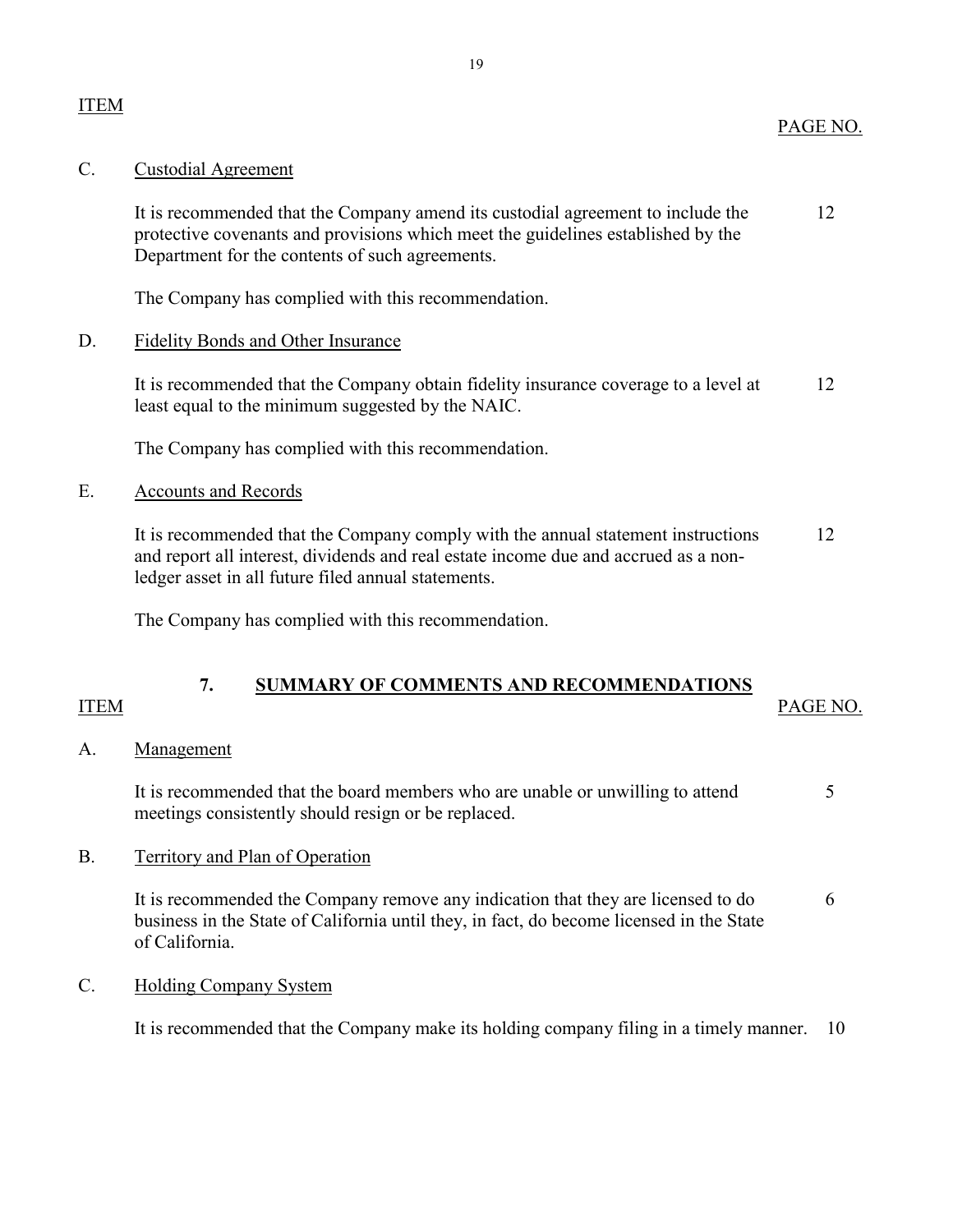## ITEM PAGE NO.

## D. Schedule Y

It is recommended that the Company review the annual statement instructions for 11 Schedule Y and include those required members of the holding company in Schedule Y of future annual statements.

## E. Accounts and Records

Department Regulation 30 requires the Company to break out by function and type 11 of expenses the money it pays out to its outside agencies and/or service providers. It is recommended the Company initiate procedures to ensure that future annual statements break out these expenses, pursuant to Regulation 30.

## E. Abandoned Property Law

It is again recommended that the Company comply with Section 1316 of the 12 New York Abandoned Property Law and file the respective current "Reports of Abandoned Property", as well as all future reports of abandoned property, with the Office of the Comptroller of the State of New York.

## F. Loss Adjustment Expenses

It is recommended the Company initiate procedures to ensure that future annual 17 statements reflect unallocated loss adjustment expenses, as required under Section 1303 of the New York Insurance Law.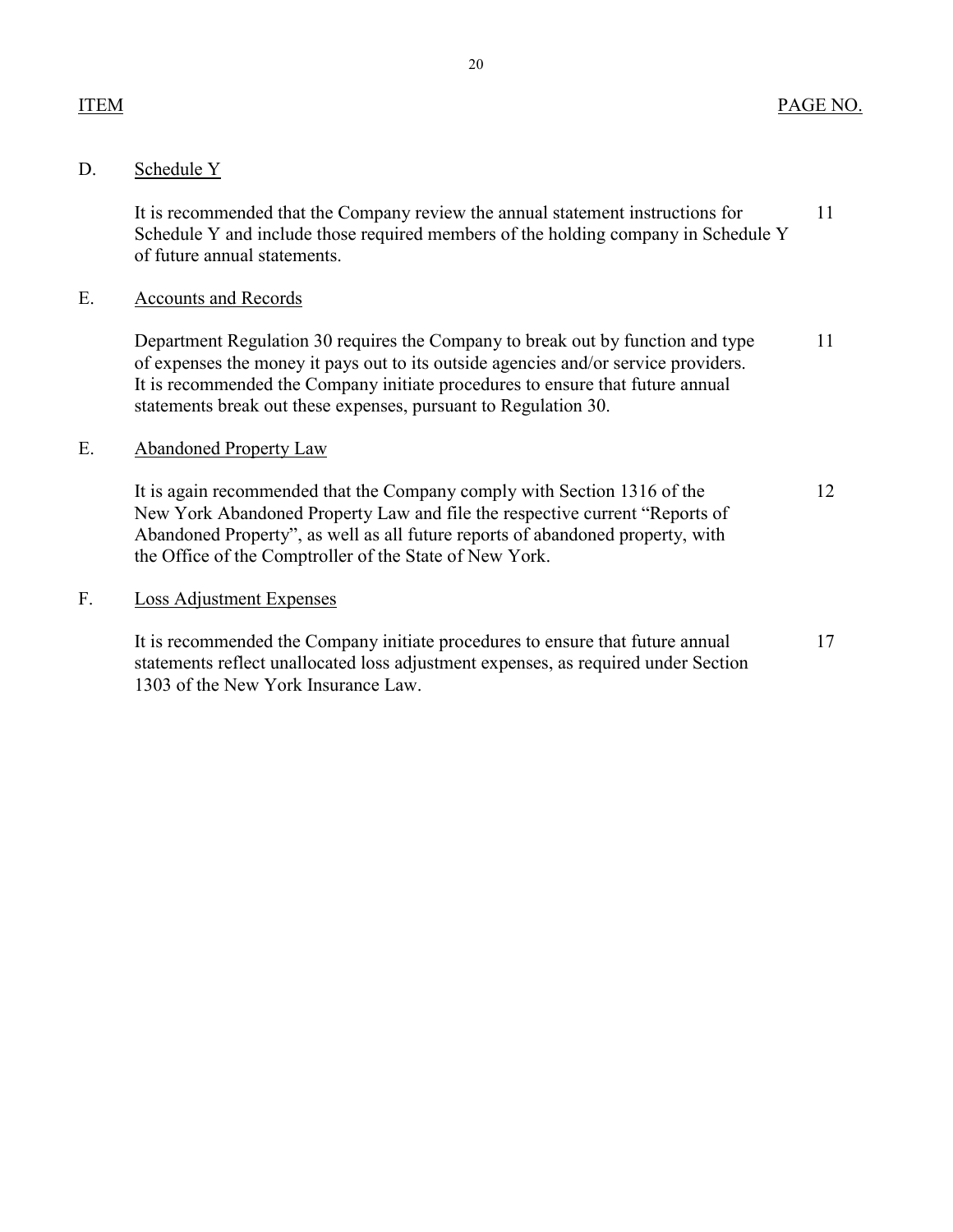Respectfully submitted,

 $/S/$ 

Perry L. DiCastri, CFE Senior Insurance Examiner

STATE0 OF NEW YORK ) )SS.  $\left\{ \right.$ ) COUNTY OF NEW YORK )

PERRY L. DICASTRI, being duly sworn, deposes and says that the foregoing report, subscribed by him, is true to the best of his knowledge and belief.

> $/S/$ Perry L. DiCastri

Subscribed and sworn to before me

this\_\_\_\_\_\_\_\_\_\_\_\_day of \_\_\_\_\_\_\_\_\_\_\_\_\_\_, 2003.